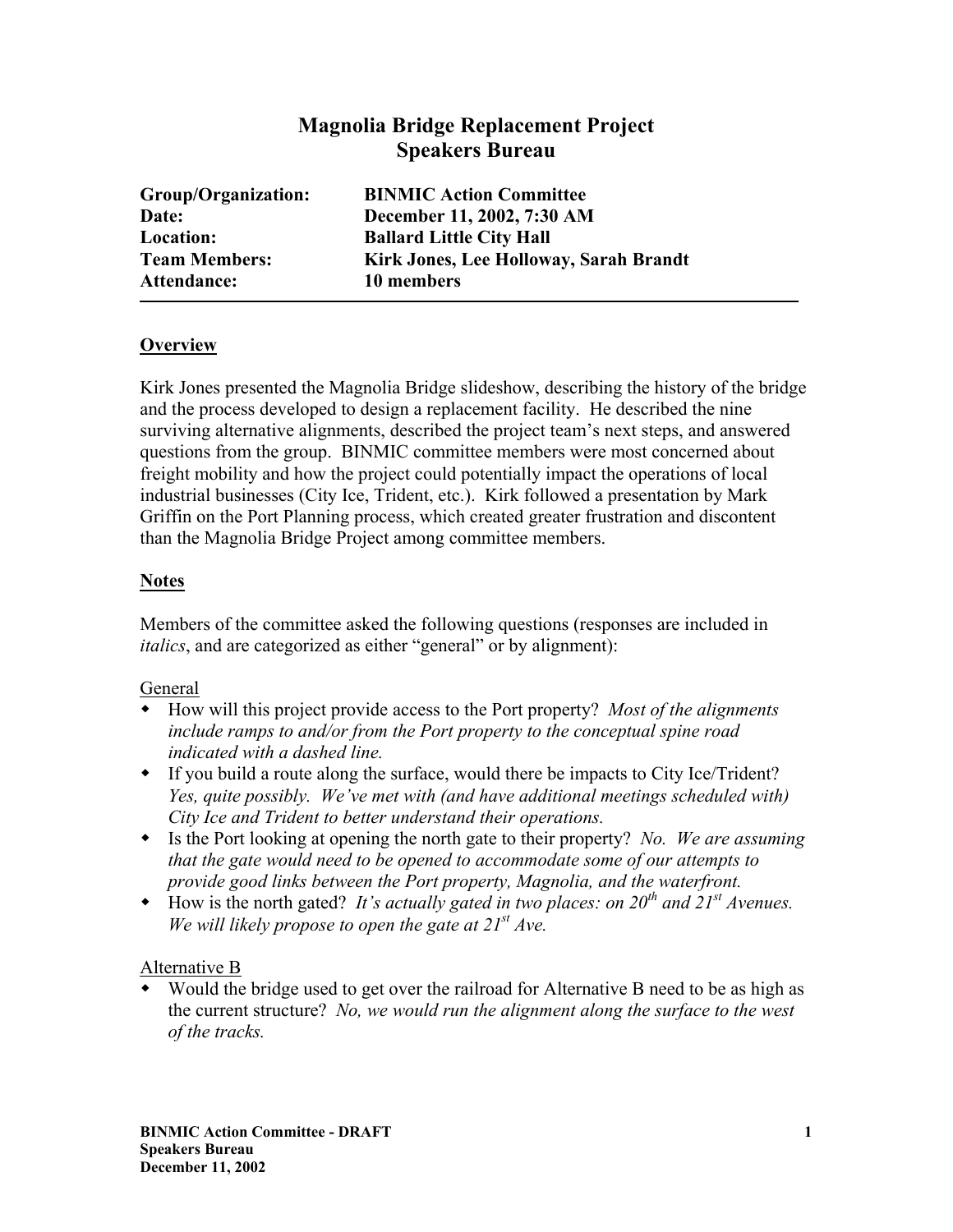## Alternative C

- How much structure would be required? *To scale the bluff, we'd need1400 feet of structure at approximately 6% grade.*
- Would you go through the greenbelt/treed area [it was revealed during the Port's briefing that this area is actually zoned for industrial uses]? Who owns this area? *Yes, to a certain extent (though a structure might be able to run alongside of the greenbelt). The Port owns most of this land.*

# Alternative D

 How high would the ramps be? Would the ramps take out some industrial uses? Note that the beauty of industrial uses is that you could build the bridge and then give us back the use of the area under the bridge (which you can't do with residential areas). *Alignment D would potentially run through City Ice warehouses.* 

### Alternative E

- Would ramps go down into the rail yard?
- Would there be a major take of property along the eastern ramp and flyover? *Yes.*
- It would be a good idea to try the underpass at Wheeler instead of the overpass.
- It would also be good because you'd be moving out of the slide area.
- Do Magnolia residents like this one? *It's not great for people in southern Magnolia, and the creation of cut-through traffic through the neighborhoods is a drawback.*

# Alternative G

- Where will the monorail station(s) be? *We're not sure yet.*
- Are you looking at connections to commuter rail? It would make sense to include it as a multi-modal connection. *No. The stations are too far apart to really impact this project.*

# Alternative H

- Will Alternative H cost more? *Maybe not. We're not sure yet.*
- Have you completed any cost analysis? *Only a comparative analysis. We've only estimated construction, right-of-way acquisition, and mitigation costs with the information that we have so far.*

# General

- Have you considered any connections north of the golf course? *No. That was getting too close to the existing crossing at Dravus, and would have created more congestion along 15th Ave W.*
- How long before you'll need to replace the Dravus bridge? *It was just retrofitted, so there is plenty of good life left in it.*
- It's clear that someone who is good and who knows bridges is doing this project.
- When you select three final alignments, will you pick three different alignments, or just tweak one of them for three options? *We'll pick three different alternatives from those that I've shown you today.*